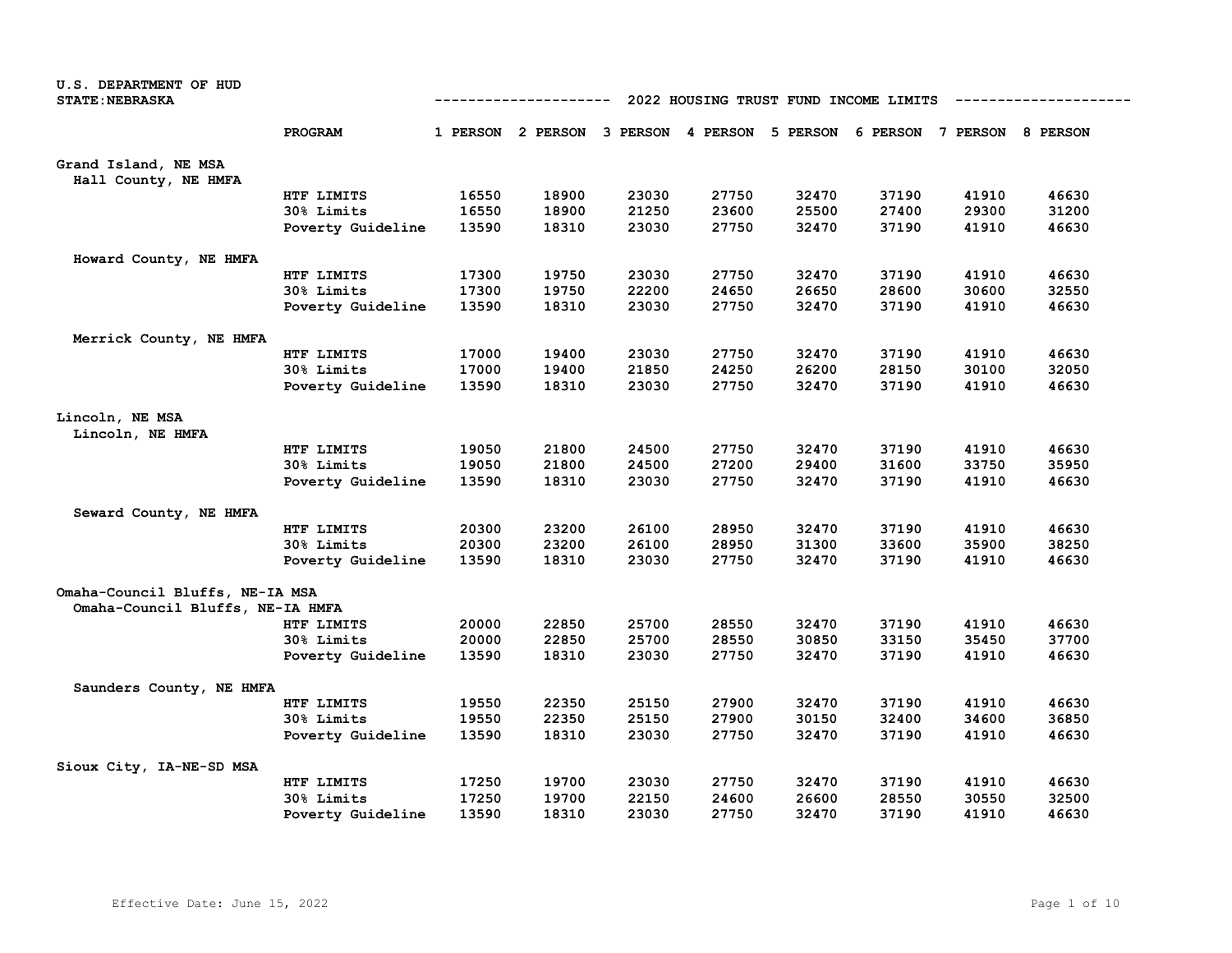| U.S. DEPARTMENT OF HUD<br><b>STATE: NEBRASKA</b> |                   | 2022 HOUSING TRUST FUND INCOME LIMITS<br>----------- |                                                                         |       |       |       |       |       |       |  |
|--------------------------------------------------|-------------------|------------------------------------------------------|-------------------------------------------------------------------------|-------|-------|-------|-------|-------|-------|--|
|                                                  | PROGRAM           |                                                      | 1 PERSON 2 PERSON 3 PERSON 4 PERSON 5 PERSON 6 PERSON 7 PERSON 8 PERSON |       |       |       |       |       |       |  |
| Adams County, NE                                 |                   |                                                      |                                                                         |       |       |       |       |       |       |  |
|                                                  | HTF LIMITS        | 16950                                                | 19350                                                                   | 23030 | 27750 | 32470 | 37190 | 41910 | 46630 |  |
|                                                  | 30% Limits        | 16950                                                | 19350                                                                   | 21750 | 24150 | 26100 | 28050 | 29950 | 31900 |  |
|                                                  | Poverty Guideline | 13590                                                | 18310                                                                   | 23030 | 27750 | 32470 | 37190 | 41910 | 46630 |  |
| Antelope County, NE                              |                   |                                                      |                                                                         |       |       |       |       |       |       |  |
|                                                  | HTF LIMITS        | 16550                                                | 18900                                                                   | 23030 | 27750 | 32470 | 37190 | 41910 | 46630 |  |
|                                                  | 30% Limits        | 16550                                                | 18900                                                                   | 21250 | 23600 | 25500 | 27400 | 29300 | 31200 |  |
|                                                  | Poverty Guideline | 13590                                                | 18310                                                                   | 23030 | 27750 | 32470 | 37190 | 41910 | 46630 |  |
| Arthur County, NE                                |                   |                                                      |                                                                         |       |       |       |       |       |       |  |
|                                                  | HTF LIMITS        | 16550                                                | 18900                                                                   | 23030 | 27750 | 32470 | 37190 | 41910 | 46630 |  |
|                                                  | 30% Limits        | 16550                                                | 18900                                                                   | 21250 | 23600 | 25500 | 27400 | 29300 | 31200 |  |
|                                                  | Poverty Guideline | 13590                                                | 18310                                                                   | 23030 | 27750 | 32470 | 37190 | 41910 | 46630 |  |
| Banner County, NE                                |                   |                                                      |                                                                         |       |       |       |       |       |       |  |
|                                                  | HTF LIMITS        | 16550                                                | 18900                                                                   | 23030 | 27750 | 32470 | 37190 | 41910 | 46630 |  |
|                                                  | 30% Limits        | 16550                                                | 18900                                                                   | 21250 | 23600 | 25500 | 27400 | 29300 | 31200 |  |
|                                                  | Poverty Guideline | 13590                                                | 18310                                                                   | 23030 | 27750 | 32470 | 37190 | 41910 | 46630 |  |
| Blaine County, NE                                |                   |                                                      |                                                                         |       |       |       |       |       |       |  |
|                                                  | HTF LIMITS        | 16550                                                | 18900                                                                   | 23030 | 27750 | 32470 | 37190 | 41910 | 46630 |  |
|                                                  | 30% Limits        | 16550                                                | 18900                                                                   | 21250 | 23600 | 25500 | 27400 | 29300 | 31200 |  |
|                                                  | Poverty Guideline | 13590                                                | 18310                                                                   | 23030 | 27750 | 32470 | 37190 | 41910 | 46630 |  |
| Boone County, NE                                 |                   |                                                      |                                                                         |       |       |       |       |       |       |  |
|                                                  | HTF LIMITS        | 16850                                                | 19250                                                                   | 23030 | 27750 | 32470 | 37190 | 41910 | 46630 |  |
|                                                  | 30% Limits        | 16850                                                | 19250                                                                   | 21650 | 24050 | 26000 | 27900 | 29850 | 31750 |  |
|                                                  | Poverty Guideline | 13590                                                | 18310                                                                   | 23030 | 27750 | 32470 | 37190 | 41910 | 46630 |  |
| Box Butte County, NE                             |                   |                                                      |                                                                         |       |       |       |       |       |       |  |
|                                                  | HTF LIMITS        | 17000                                                | 19400                                                                   | 23030 | 27750 | 32470 | 37190 | 41910 | 46630 |  |
|                                                  | 30% Limits        | 17000                                                | 19400                                                                   | 21850 | 24250 | 26200 | 28150 | 30100 | 32050 |  |
|                                                  | Poverty Guideline | 13590                                                | 18310                                                                   | 23030 | 27750 | 32470 | 37190 | 41910 | 46630 |  |
| Boyd County, NE                                  |                   |                                                      |                                                                         |       |       |       |       |       |       |  |
|                                                  | HTF LIMITS        | 16650                                                | 19000                                                                   | 23030 | 27750 | 32470 | 37190 | 41910 | 46630 |  |
|                                                  | 30% Limits        | 16650                                                | 19000                                                                   | 21400 | 23750 | 25650 | 27550 | 29450 | 31350 |  |
|                                                  | Poverty Guideline | 13590                                                | 18310                                                                   | 23030 | 27750 | 32470 | 37190 | 41910 | 46630 |  |
| Brown County, NE                                 |                   |                                                      |                                                                         |       |       |       |       |       |       |  |
|                                                  | HTF LIMITS        | 16550                                                | 18900                                                                   | 23030 | 27750 | 32470 | 37190 | 41910 | 46630 |  |
|                                                  | 30% Limits        | 16550                                                | 18900                                                                   | 21250 | 23600 | 25500 | 27400 | 29300 | 31200 |  |
|                                                  | Poverty Guideline | 13590                                                | 18310                                                                   | 23030 | 27750 | 32470 | 37190 | 41910 | 46630 |  |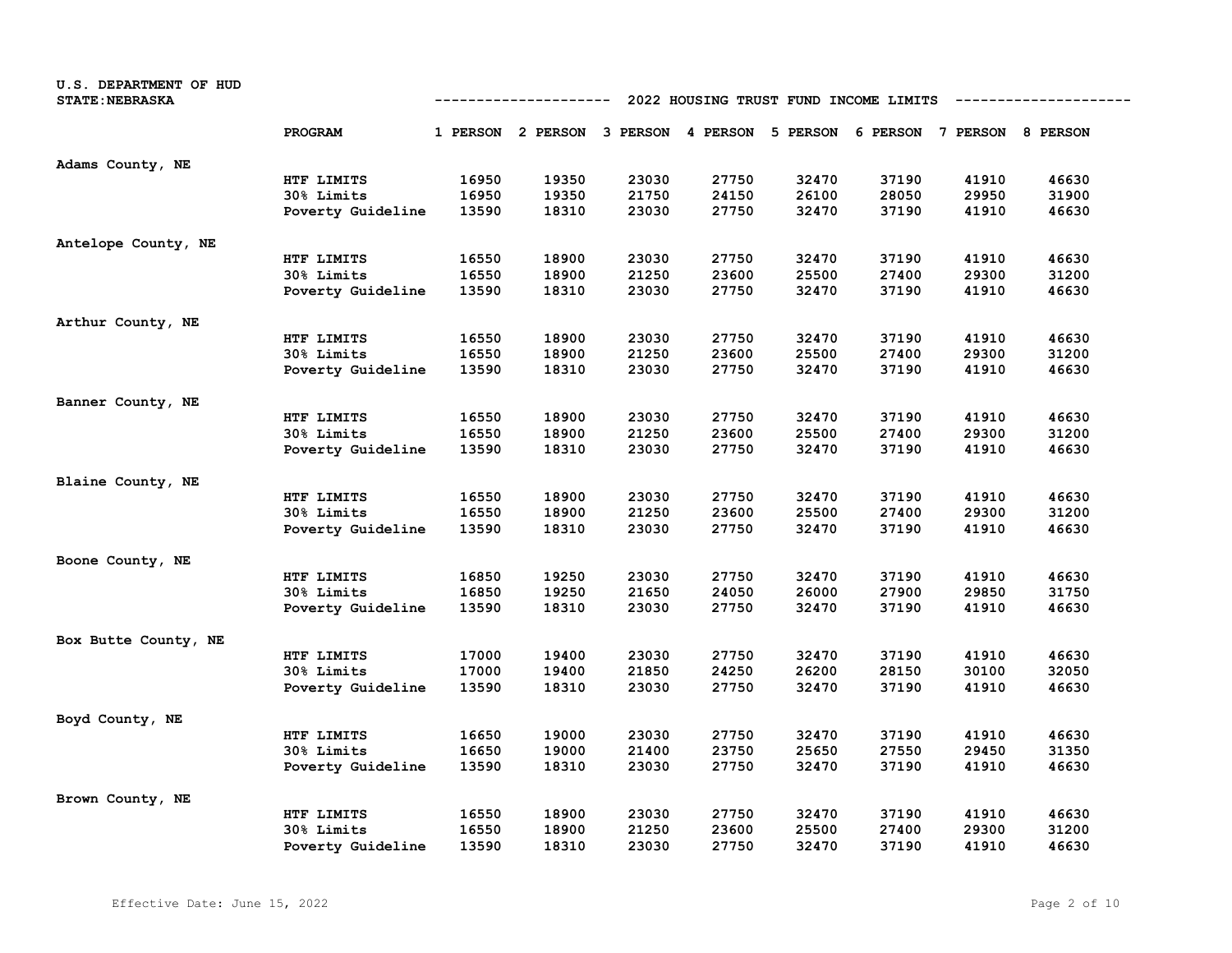| U.S. DEPARTMENT OF HUD<br><b>STATE: NEBRASKA</b> |                   | 2022 HOUSING TRUST FUND INCOME LIMITS<br>---------- |                                                                         |       |       |       |       |       |       |  |
|--------------------------------------------------|-------------------|-----------------------------------------------------|-------------------------------------------------------------------------|-------|-------|-------|-------|-------|-------|--|
|                                                  | PROGRAM           |                                                     | 1 PERSON 2 PERSON 3 PERSON 4 PERSON 5 PERSON 6 PERSON 7 PERSON 8 PERSON |       |       |       |       |       |       |  |
| Buffalo County, NE                               |                   |                                                     |                                                                         |       |       |       |       |       |       |  |
|                                                  | HTF LIMITS        | 18650                                               | 21300                                                                   | 23950 | 27750 | 32470 | 37190 | 41910 | 46630 |  |
|                                                  | 30% Limits        | 18650                                               | 21300                                                                   | 23950 | 26600 | 28750 | 30900 | 33000 | 35150 |  |
|                                                  | Poverty Guideline | 13590                                               | 18310                                                                   | 23030 | 27750 | 32470 | 37190 | 41910 | 46630 |  |
| Burt County, NE                                  |                   |                                                     |                                                                         |       |       |       |       |       |       |  |
|                                                  | HTF LIMITS        | 16550                                               | 18900                                                                   | 23030 | 27750 | 32470 | 37190 | 41910 | 46630 |  |
|                                                  | 30% Limits        | 16550                                               | 18900                                                                   | 21250 | 23600 | 25500 | 27400 | 29300 | 31200 |  |
|                                                  | Poverty Guideline | 13590                                               | 18310                                                                   | 23030 | 27750 | 32470 | 37190 | 41910 | 46630 |  |
| Butler County, NE                                |                   |                                                     |                                                                         |       |       |       |       |       |       |  |
|                                                  | HTF LIMITS        | 16700                                               | 19100                                                                   | 23030 | 27750 | 32470 | 37190 | 41910 | 46630 |  |
|                                                  | 30% Limits        | 16700                                               | 19100                                                                   | 21500 | 23850 | 25800 | 27700 | 29600 | 31500 |  |
|                                                  | Poverty Guideline | 13590                                               | 18310                                                                   | 23030 | 27750 | 32470 | 37190 | 41910 | 46630 |  |
| Cedar County, NE                                 |                   |                                                     |                                                                         |       |       |       |       |       |       |  |
|                                                  | HTF LIMITS        | 17650                                               | 20150                                                                   | 23030 | 27750 | 32470 | 37190 | 41910 | 46630 |  |
|                                                  | 30% Limits        | 17650                                               | 20150                                                                   | 22650 | 25150 | 27200 | 29200 | 31200 | 33200 |  |
|                                                  | Poverty Guideline | 13590                                               | 18310                                                                   | 23030 | 27750 | 32470 | 37190 | 41910 | 46630 |  |
| Chase County, NE                                 |                   |                                                     |                                                                         |       |       |       |       |       |       |  |
|                                                  | HTF LIMITS        | 16550                                               | 18900                                                                   | 23030 | 27750 | 32470 | 37190 | 41910 | 46630 |  |
|                                                  | 30% Limits        | 16550                                               | 18900                                                                   | 21250 | 23600 | 25500 | 27400 | 29300 | 31200 |  |
|                                                  | Poverty Guideline | 13590                                               | 18310                                                                   | 23030 | 27750 | 32470 | 37190 | 41910 | 46630 |  |
| Cherry County, NE                                |                   |                                                     |                                                                         |       |       |       |       |       |       |  |
|                                                  | HTF LIMITS        | 16550                                               | 18900                                                                   | 23030 | 27750 | 32470 | 37190 | 41910 | 46630 |  |
|                                                  | 30% Limits        | 16550                                               | 18900                                                                   | 21250 | 23600 | 25500 | 27400 | 29300 | 31200 |  |
|                                                  | Poverty Guideline | 13590                                               | 18310                                                                   | 23030 | 27750 | 32470 | 37190 | 41910 | 46630 |  |
| Cheyenne County, NE                              |                   |                                                     |                                                                         |       |       |       |       |       |       |  |
|                                                  | HTF LIMITS        | 17300                                               | 19800                                                                   | 23030 | 27750 | 32470 | 37190 | 41910 | 46630 |  |
|                                                  | 30% Limits        | 17300                                               | 19800                                                                   | 22250 | 24700 | 26700 | 28700 | 30650 | 32650 |  |
|                                                  | Poverty Guideline | 13590                                               | 18310                                                                   | 23030 | 27750 | 32470 | 37190 | 41910 | 46630 |  |
| Clay County, NE                                  |                   |                                                     |                                                                         |       |       |       |       |       |       |  |
|                                                  | HTF LIMITS        | 17000                                               | 19400                                                                   | 23030 | 27750 | 32470 | 37190 | 41910 | 46630 |  |
|                                                  | 30% Limits        | 17000                                               | 19400                                                                   | 21850 | 24250 | 26200 | 28150 | 30100 | 32050 |  |
|                                                  | Poverty Guideline | 13590                                               | 18310                                                                   | 23030 | 27750 | 32470 | 37190 | 41910 | 46630 |  |
| Colfax County, NE                                |                   |                                                     |                                                                         |       |       |       |       |       |       |  |
|                                                  | HTF LIMITS        | 16550                                               | 18900                                                                   | 23030 | 27750 | 32470 | 37190 | 41910 | 46630 |  |
|                                                  | 30% Limits        | 16550                                               | 18900                                                                   | 21250 | 23600 | 25500 | 27400 | 29300 | 31200 |  |
|                                                  | Poverty Guideline | 13590                                               | 18310                                                                   | 23030 | 27750 | 32470 | 37190 | 41910 | 46630 |  |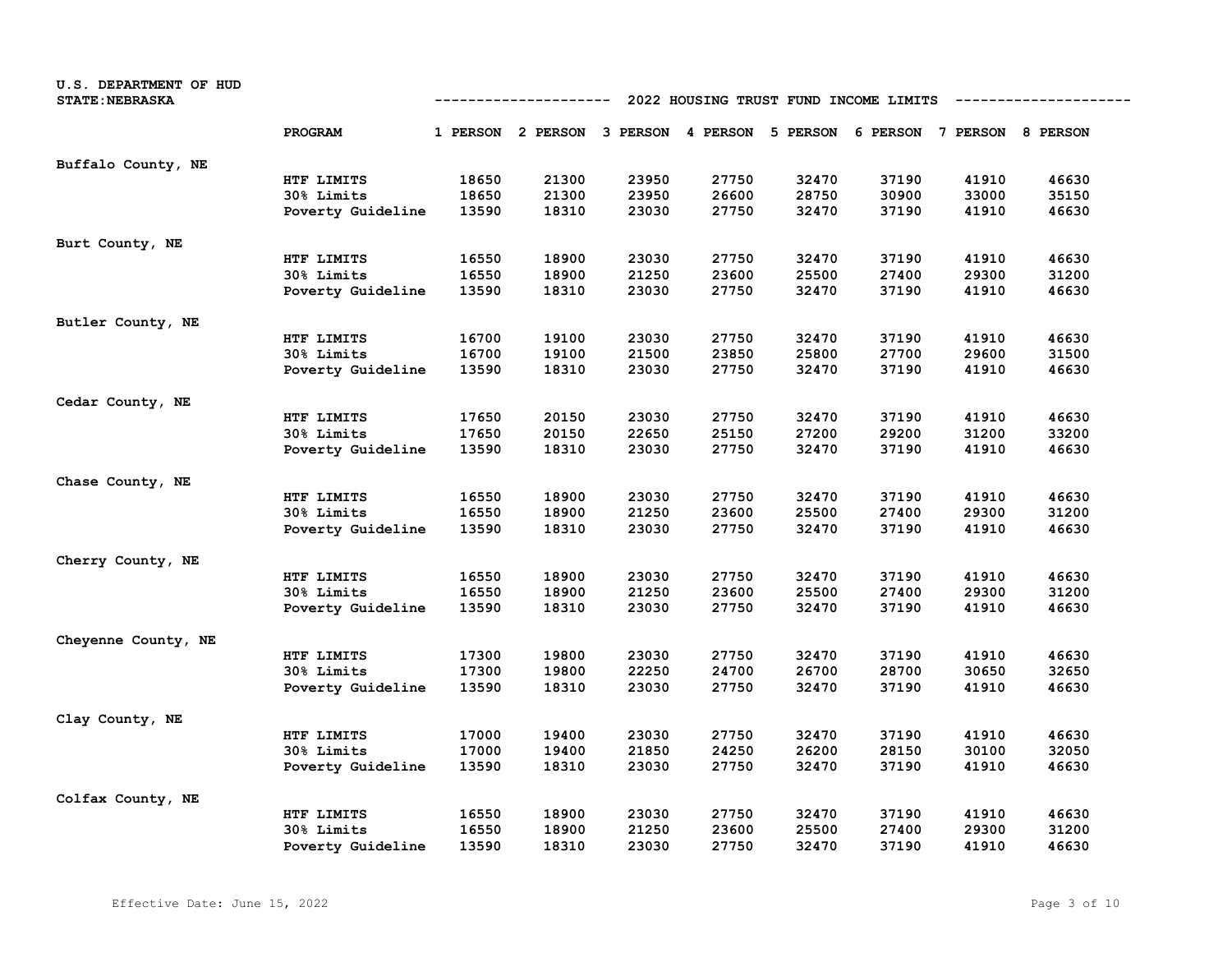| U.S. DEPARTMENT OF HUD<br><b>STATE: NEBRASKA</b> |                   | 2022 HOUSING TRUST FUND INCOME LIMITS<br>---------- |                                                                         |       |       |       |       |       |       |  |
|--------------------------------------------------|-------------------|-----------------------------------------------------|-------------------------------------------------------------------------|-------|-------|-------|-------|-------|-------|--|
|                                                  | PROGRAM           |                                                     | 1 PERSON 2 PERSON 3 PERSON 4 PERSON 5 PERSON 6 PERSON 7 PERSON 8 PERSON |       |       |       |       |       |       |  |
| Cuming County, NE                                |                   |                                                     |                                                                         |       |       |       |       |       |       |  |
|                                                  | HTF LIMITS        | 17100                                               | 19550                                                                   | 23030 | 27750 | 32470 | 37190 | 41910 | 46630 |  |
|                                                  | 30% Limits        | 17100                                               | 19550                                                                   | 22000 | 24400 | 26400 | 28350 | 30300 | 32250 |  |
|                                                  | Poverty Guideline | 13590                                               | 18310                                                                   | 23030 | 27750 | 32470 | 37190 | 41910 | 46630 |  |
| Custer County, NE                                |                   |                                                     |                                                                         |       |       |       |       |       |       |  |
|                                                  | HTF LIMITS        | 16550                                               | 18900                                                                   | 23030 | 27750 | 32470 | 37190 | 41910 | 46630 |  |
|                                                  | 30% Limits        | 16550                                               | 18900                                                                   | 21250 | 23600 | 25500 | 27400 | 29300 | 31200 |  |
|                                                  | Poverty Guideline | 13590                                               | 18310                                                                   | 23030 | 27750 | 32470 | 37190 | 41910 | 46630 |  |
| Dawes County, NE                                 |                   |                                                     |                                                                         |       |       |       |       |       |       |  |
|                                                  | HTF LIMITS        | 16550                                               | 18900                                                                   | 23030 | 27750 | 32470 | 37190 | 41910 | 46630 |  |
|                                                  | <b>30% Limits</b> | 16550                                               | 18900                                                                   | 21250 | 23600 | 25500 | 27400 | 29300 | 31200 |  |
|                                                  | Poverty Guideline | 13590                                               | 18310                                                                   | 23030 | 27750 | 32470 | 37190 | 41910 | 46630 |  |
| Dawson County, NE                                |                   |                                                     |                                                                         |       |       |       |       |       |       |  |
|                                                  | HTF LIMITS        | 16550                                               | 18900                                                                   | 23030 | 27750 | 32470 | 37190 | 41910 | 46630 |  |
|                                                  | 30% Limits        | 16550                                               | 18900                                                                   | 21250 | 23600 | 25500 | 27400 | 29300 | 31200 |  |
|                                                  | Poverty Guideline | 13590                                               | 18310                                                                   | 23030 | 27750 | 32470 | 37190 | 41910 | 46630 |  |
| Deuel County, NE                                 |                   |                                                     |                                                                         |       |       |       |       |       |       |  |
|                                                  | HTF LIMITS        | 16550                                               | 18900                                                                   | 23030 | 27750 | 32470 | 37190 | 41910 | 46630 |  |
|                                                  | 30% Limits        | 16550                                               | 18900                                                                   | 21250 | 23600 | 25500 | 27400 | 29300 | 31200 |  |
|                                                  | Poverty Guideline | 13590                                               | 18310                                                                   | 23030 | 27750 | 32470 | 37190 | 41910 | 46630 |  |
| Dodge County, NE                                 |                   |                                                     |                                                                         |       |       |       |       |       |       |  |
|                                                  | HTF LIMITS        | 16550                                               | 18900                                                                   | 23030 | 27750 | 32470 | 37190 | 41910 | 46630 |  |
|                                                  | 30% Limits        | 16550                                               | 18900                                                                   | 21250 | 23600 | 25500 | 27400 | 29300 | 31200 |  |
|                                                  | Poverty Guideline | 13590                                               | 18310                                                                   | 23030 | 27750 | 32470 | 37190 | 41910 | 46630 |  |
| Dundy County, NE                                 |                   |                                                     |                                                                         |       |       |       |       |       |       |  |
|                                                  | HTF LIMITS        | 16550                                               | 18900                                                                   | 23030 | 27750 | 32470 | 37190 | 41910 | 46630 |  |
|                                                  | 30% Limits        | 16550                                               | 18900                                                                   | 21250 | 23600 | 25500 | 27400 | 29300 | 31200 |  |
|                                                  | Poverty Guideline | 13590                                               | 18310                                                                   | 23030 | 27750 | 32470 | 37190 | 41910 | 46630 |  |
| Fillmore County, NE                              |                   |                                                     |                                                                         |       |       |       |       |       |       |  |
|                                                  | HTF LIMITS        | 17900                                               | 20450                                                                   | 23030 | 27750 | 32470 | 37190 | 41910 | 46630 |  |
|                                                  | 30% Limits        | 17900                                               | 20450                                                                   | 23000 | 25550 | 27600 | 29650 | 31700 | 33750 |  |
|                                                  | Poverty Guideline | 13590                                               | 18310                                                                   | 23030 | 27750 | 32470 | 37190 | 41910 | 46630 |  |
| Franklin County, NE                              |                   |                                                     |                                                                         |       |       |       |       |       |       |  |
|                                                  | HTF LIMITS        | 16550                                               | 18900                                                                   | 23030 | 27750 | 32470 | 37190 | 41910 | 46630 |  |
|                                                  | <b>30% Limits</b> | 16550                                               | 18900                                                                   | 21250 | 23600 | 25500 | 27400 | 29300 | 31200 |  |
|                                                  | Poverty Guideline | 13590                                               | 18310                                                                   | 23030 | 27750 | 32470 | 37190 | 41910 | 46630 |  |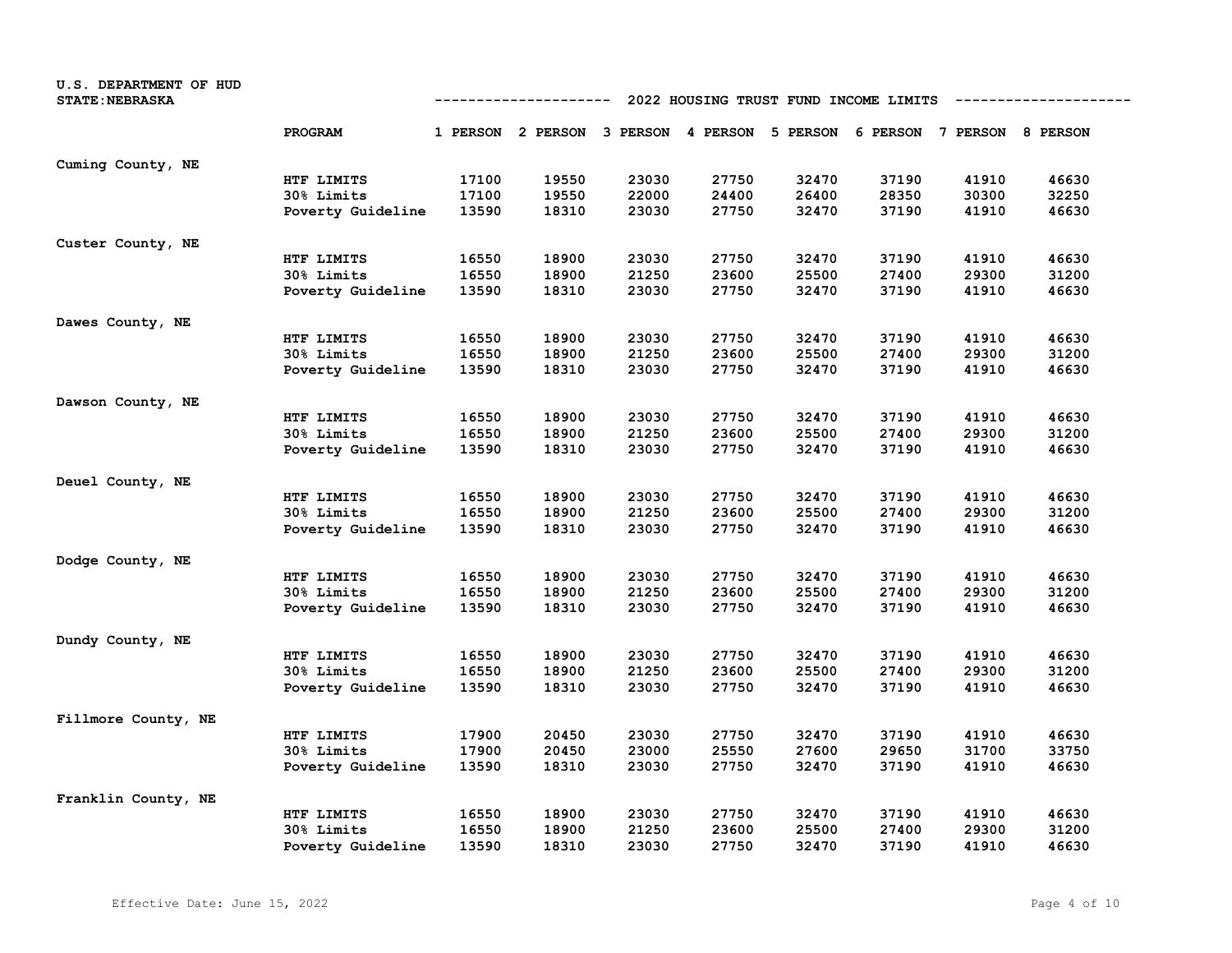| U.S. DEPARTMENT OF HUD<br><b>STATE: NEBRASKA</b> |                   | 2022 HOUSING TRUST FUND INCOME LIMITS<br>---------- |                                                                         |       |       |       |       |       |       |  |
|--------------------------------------------------|-------------------|-----------------------------------------------------|-------------------------------------------------------------------------|-------|-------|-------|-------|-------|-------|--|
|                                                  | PROGRAM           |                                                     | 1 PERSON 2 PERSON 3 PERSON 4 PERSON 5 PERSON 6 PERSON 7 PERSON 8 PERSON |       |       |       |       |       |       |  |
| Frontier County, NE                              |                   |                                                     |                                                                         |       |       |       |       |       |       |  |
|                                                  | HTF LIMITS        | 16550                                               | 18900                                                                   | 23030 | 27750 | 32470 | 37190 | 41910 | 46630 |  |
|                                                  | 30% Limits        | 16550                                               | 18900                                                                   | 21250 | 23600 | 25500 | 27400 | 29300 | 31200 |  |
|                                                  | Poverty Guideline | 13590                                               | 18310                                                                   | 23030 | 27750 | 32470 | 37190 | 41910 | 46630 |  |
| Furnas County, NE                                |                   |                                                     |                                                                         |       |       |       |       |       |       |  |
|                                                  | HTF LIMITS        | 16550                                               | 18900                                                                   | 23030 | 27750 | 32470 | 37190 | 41910 | 46630 |  |
|                                                  | 30% Limits        | 16550                                               | 18900                                                                   | 21250 | 23600 | 25500 | 27400 | 29300 | 31200 |  |
|                                                  | Poverty Guideline | 13590                                               | 18310                                                                   | 23030 | 27750 | 32470 | 37190 | 41910 | 46630 |  |
| Gage County, NE                                  |                   |                                                     |                                                                         |       |       |       |       |       |       |  |
|                                                  | HTF LIMITS        | 16850                                               | 19250                                                                   | 23030 | 27750 | 32470 | 37190 | 41910 | 46630 |  |
|                                                  | 30% Limits        | 16850                                               | 19250                                                                   | 21650 | 24050 | 26000 | 27900 | 29850 | 31750 |  |
|                                                  | Poverty Guideline | 13590                                               | 18310                                                                   | 23030 | 27750 | 32470 | 37190 | 41910 | 46630 |  |
| Garden County, NE                                |                   |                                                     |                                                                         |       |       |       |       |       |       |  |
|                                                  | HTF LIMITS        | 16550                                               | 18900                                                                   | 23030 | 27750 | 32470 | 37190 | 41910 | 46630 |  |
|                                                  | 30% Limits        | 16550                                               | 18900                                                                   | 21250 | 23600 | 25500 | 27400 | 29300 | 31200 |  |
|                                                  | Poverty Guideline | 13590                                               | 18310                                                                   | 23030 | 27750 | 32470 | 37190 | 41910 | 46630 |  |
| Garfield County, NE                              |                   |                                                     |                                                                         |       |       |       |       |       |       |  |
|                                                  | HTF LIMITS        | 16550                                               | 18900                                                                   | 23030 | 27750 | 32470 | 37190 | 41910 | 46630 |  |
|                                                  | 30% Limits        | 16550                                               | 18900                                                                   | 21250 | 23600 | 25500 | 27400 | 29300 | 31200 |  |
|                                                  | Poverty Guideline | 13590                                               | 18310                                                                   | 23030 | 27750 | 32470 | 37190 | 41910 | 46630 |  |
| Gosper County, NE                                |                   |                                                     |                                                                         |       |       |       |       |       |       |  |
|                                                  | HTF LIMITS        | 18900                                               | 21600                                                                   | 24300 | 27750 | 32470 | 37190 | 41910 | 46630 |  |
|                                                  | 30% Limits        | 18900                                               | 21600                                                                   | 24300 | 26950 | 29150 | 31300 | 33450 | 35600 |  |
|                                                  | Poverty Guideline | 13590                                               | 18310                                                                   | 23030 | 27750 | 32470 | 37190 | 41910 | 46630 |  |
| Grant County, NE                                 |                   |                                                     |                                                                         |       |       |       |       |       |       |  |
|                                                  | HTF LIMITS        | 16550                                               | 18900                                                                   | 23030 | 27750 | 32470 | 37190 | 41910 | 46630 |  |
|                                                  | 30% Limits        | 16550                                               | 18900                                                                   | 21250 | 23600 | 25500 | 27400 | 29300 | 31200 |  |
|                                                  | Poverty Guideline | 13590                                               | 18310                                                                   | 23030 | 27750 | 32470 | 37190 | 41910 | 46630 |  |
| Greeley County, NE                               |                   |                                                     |                                                                         |       |       |       |       |       |       |  |
|                                                  | HTF LIMITS        | 16550                                               | 18900                                                                   | 23030 | 27750 | 32470 | 37190 | 41910 | 46630 |  |
|                                                  | 30% Limits        | 16550                                               | 18900                                                                   | 21250 | 23600 | 25500 | 27400 | 29300 | 31200 |  |
|                                                  | Poverty Guideline | 13590                                               | 18310                                                                   | 23030 | 27750 | 32470 | 37190 | 41910 | 46630 |  |
| Hamilton County, NE                              |                   |                                                     |                                                                         |       |       |       |       |       |       |  |
|                                                  | HTF LIMITS        | 18150                                               | 20750                                                                   | 23350 | 27750 | 32470 | 37190 | 41910 | 46630 |  |
|                                                  | 30% Limits        | 18150                                               | 20750                                                                   | 23350 | 25900 | 28000 | 30050 | 32150 | 34200 |  |
|                                                  | Poverty Guideline | 13590                                               | 18310                                                                   | 23030 | 27750 | 32470 | 37190 | 41910 | 46630 |  |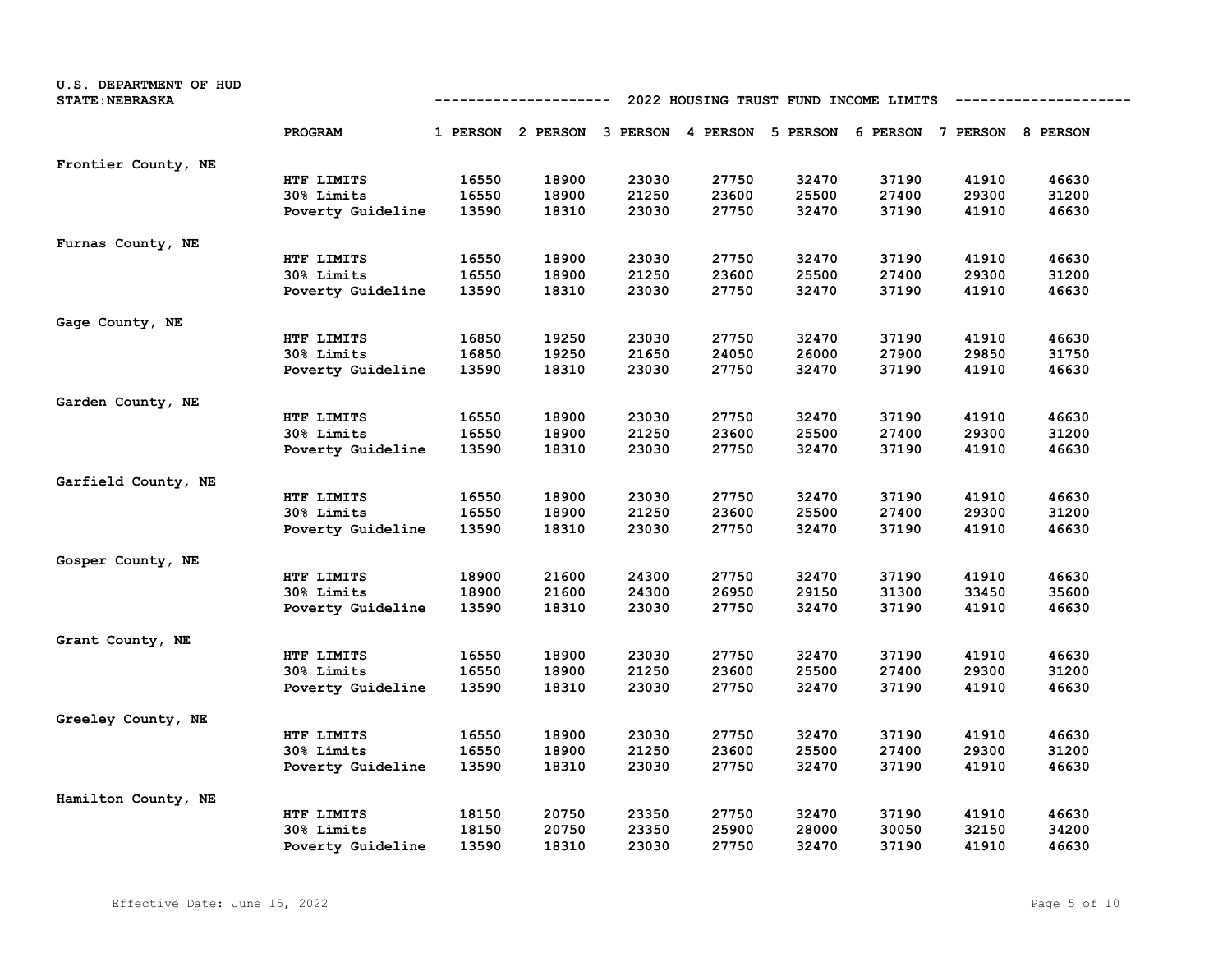| U.S. DEPARTMENT OF HUD<br><b>STATE: NEBRASKA</b> |                   | 2022 HOUSING TRUST FUND INCOME LIMITS<br>---------- |                                              |       |       |       |       |                            |       |  |
|--------------------------------------------------|-------------------|-----------------------------------------------------|----------------------------------------------|-------|-------|-------|-------|----------------------------|-------|--|
|                                                  | PROGRAM           |                                                     | 1 PERSON 2 PERSON 3 PERSON 4 PERSON 5 PERSON |       |       |       |       | 6 PERSON 7 PERSON 8 PERSON |       |  |
| Harlan County, NE                                |                   |                                                     |                                              |       |       |       |       |                            |       |  |
|                                                  | HTF LIMITS        | 16550                                               | 18900                                        | 23030 | 27750 | 32470 | 37190 | 41910                      | 46630 |  |
|                                                  | 30% Limits        | 16550                                               | 18900                                        | 21250 | 23600 | 25500 | 27400 | 29300                      | 31200 |  |
|                                                  | Poverty Guideline | 13590                                               | 18310                                        | 23030 | 27750 | 32470 | 37190 | 41910                      | 46630 |  |
| Hayes County, NE                                 |                   |                                                     |                                              |       |       |       |       |                            |       |  |
|                                                  | HTF LIMITS        | 16550                                               | 18900                                        | 23030 | 27750 | 32470 | 37190 | 41910                      | 46630 |  |
|                                                  | 30% Limits        | 16550                                               | 18900                                        | 21250 | 23600 | 25500 | 27400 | 29300                      | 31200 |  |
|                                                  | Poverty Guideline | 13590                                               | 18310                                        | 23030 | 27750 | 32470 | 37190 | 41910                      | 46630 |  |
| Hitchcock County, NE                             |                   |                                                     |                                              |       |       |       |       |                            |       |  |
|                                                  | HTF LIMITS        | 16550                                               | 18900                                        | 23030 | 27750 | 32470 | 37190 | 41910                      | 46630 |  |
|                                                  | 30% Limits        | 16550                                               | 18900                                        | 21250 | 23600 | 25500 | 27400 | 29300                      | 31200 |  |
|                                                  | Poverty Guideline | 13590                                               | 18310                                        | 23030 | 27750 | 32470 | 37190 | 41910                      | 46630 |  |
| Holt County, NE                                  |                   |                                                     |                                              |       |       |       |       |                            |       |  |
|                                                  | HTF LIMITS        | 17100                                               | 19550                                        | 23030 | 27750 | 32470 | 37190 | 41910                      | 46630 |  |
|                                                  | 30% Limits        | 17100                                               | 19550                                        | 22000 | 24400 | 26400 | 28350 | 30300                      | 32250 |  |
|                                                  | Poverty Guideline | 13590                                               | 18310                                        | 23030 | 27750 | 32470 | 37190 | 41910                      | 46630 |  |
| Hooker County, NE                                |                   |                                                     |                                              |       |       |       |       |                            |       |  |
|                                                  | HTF LIMITS        | 16550                                               | 18900                                        | 23030 | 27750 | 32470 | 37190 | 41910                      | 46630 |  |
|                                                  | 30% Limits        | 16550                                               | 18900                                        | 21250 | 23600 | 25500 | 27400 | 29300                      | 31200 |  |
|                                                  | Poverty Guideline | 13590                                               | 18310                                        | 23030 | 27750 | 32470 | 37190 | 41910                      | 46630 |  |
| Jefferson County, NE                             |                   |                                                     |                                              |       |       |       |       |                            |       |  |
|                                                  | HTF LIMITS        | 16550                                               | 18900                                        | 23030 | 27750 | 32470 | 37190 | 41910                      | 46630 |  |
|                                                  | 30% Limits        | 16550                                               | 18900                                        | 21250 | 23600 | 25500 | 27400 | 29300                      | 31200 |  |
|                                                  | Poverty Guideline | 13590                                               | 18310                                        | 23030 | 27750 | 32470 | 37190 | 41910                      | 46630 |  |
| Johnson County, NE                               |                   |                                                     |                                              |       |       |       |       |                            |       |  |
|                                                  | HTF LIMITS        | 16550                                               | 18900                                        | 23030 | 27750 | 32470 | 37190 | 41910                      | 46630 |  |
|                                                  | 30% Limits        | 16550                                               | 18900                                        | 21250 | 23600 | 25500 | 27400 | 29300                      | 31200 |  |
|                                                  | Poverty Guideline | 13590                                               | 18310                                        | 23030 | 27750 | 32470 | 37190 | 41910                      | 46630 |  |
| Kearney County, NE                               |                   |                                                     |                                              |       |       |       |       |                            |       |  |
|                                                  | HTF LIMITS        | 18300                                               | 20900                                        | 23500 | 27750 | 32470 | 37190 | 41910                      | 46630 |  |
|                                                  | 30% Limits        | 18300                                               | 20900                                        | 23500 | 26100 | 28200 | 30300 | 32400                      | 34500 |  |
|                                                  | Poverty Guideline | 13590                                               | 18310                                        | 23030 | 27750 | 32470 | 37190 | 41910                      | 46630 |  |
| Keith County, NE                                 |                   |                                                     |                                              |       |       |       |       |                            |       |  |
|                                                  | HTF LIMITS        | 16550                                               | 18900                                        | 23030 | 27750 | 32470 | 37190 | 41910                      | 46630 |  |
|                                                  | 30% Limits        | 16550                                               | 18900                                        | 21250 | 23600 | 25500 | 27400 | 29300                      | 31200 |  |
|                                                  | Poverty Guideline | 13590                                               | 18310                                        | 23030 | 27750 | 32470 | 37190 | 41910                      | 46630 |  |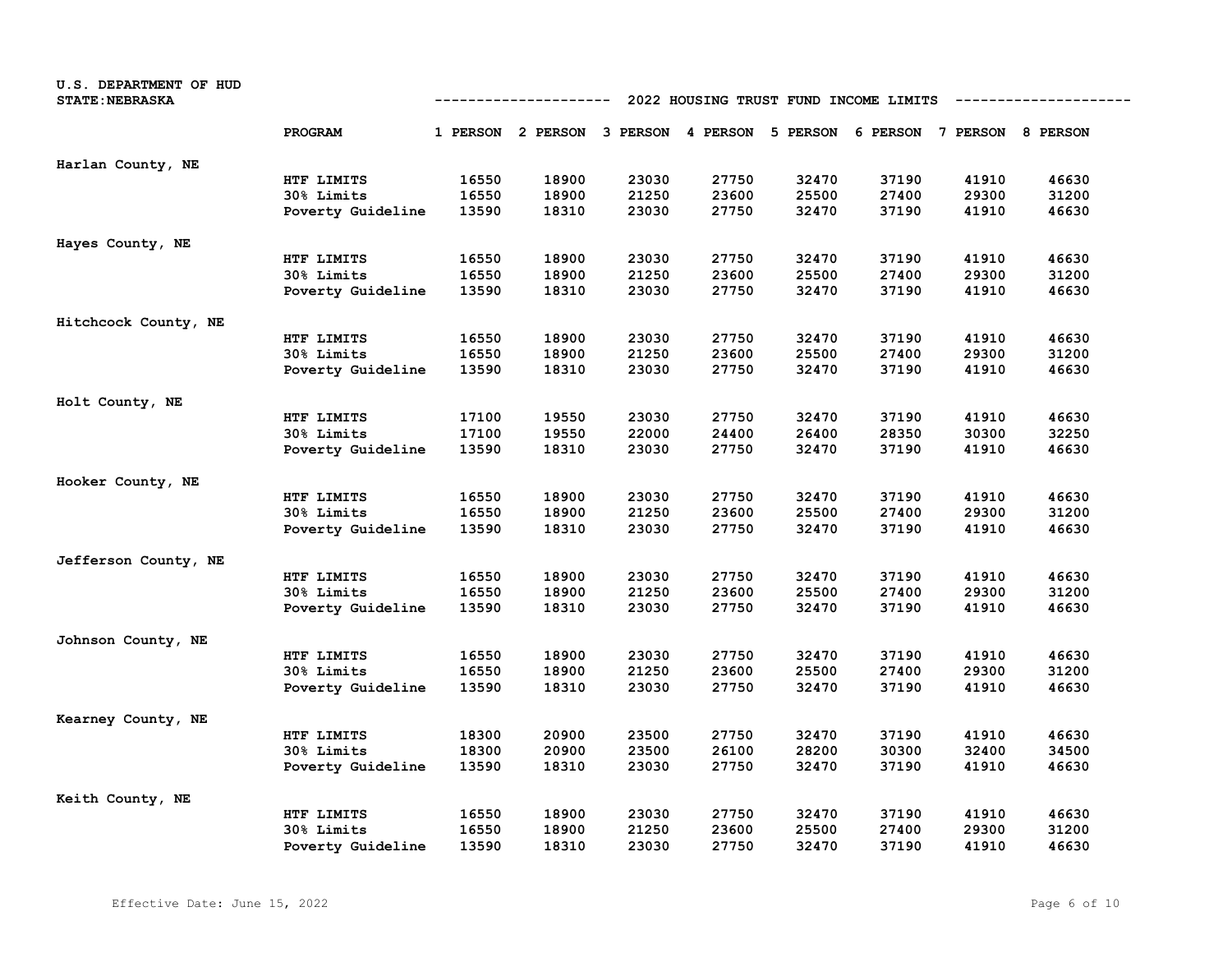| U.S. DEPARTMENT OF HUD<br><b>STATE: NEBRASKA</b> |                   | 2022 HOUSING TRUST FUND INCOME LIMITS<br>---------- |                                                                         |       |       |       |       |       |       |  |
|--------------------------------------------------|-------------------|-----------------------------------------------------|-------------------------------------------------------------------------|-------|-------|-------|-------|-------|-------|--|
|                                                  | PROGRAM           |                                                     | 1 PERSON 2 PERSON 3 PERSON 4 PERSON 5 PERSON 6 PERSON 7 PERSON 8 PERSON |       |       |       |       |       |       |  |
| Keya Paha County, NE                             |                   |                                                     |                                                                         |       |       |       |       |       |       |  |
|                                                  | HTF LIMITS        | 16550                                               | 18900                                                                   | 23030 | 27750 | 32470 | 37190 | 41910 | 46630 |  |
|                                                  | 30% Limits        | 16550                                               | 18900                                                                   | 21250 | 23600 | 25500 | 27400 | 29300 | 31200 |  |
|                                                  | Poverty Guideline | 13590                                               | 18310                                                                   | 23030 | 27750 | 32470 | 37190 | 41910 | 46630 |  |
| Kimball County, NE                               |                   |                                                     |                                                                         |       |       |       |       |       |       |  |
|                                                  | HTF LIMITS        | 16550                                               | 18900                                                                   | 23030 | 27750 | 32470 | 37190 | 41910 | 46630 |  |
|                                                  | 30% Limits        | 16550                                               | 18900                                                                   | 21250 | 23600 | 25500 | 27400 | 29300 | 31200 |  |
|                                                  | Poverty Guideline | 13590                                               | 18310                                                                   | 23030 | 27750 | 32470 | 37190 | 41910 | 46630 |  |
| Knox County, NE                                  |                   |                                                     |                                                                         |       |       |       |       |       |       |  |
|                                                  | HTF LIMITS        | 16550                                               | 18900                                                                   | 23030 | 27750 | 32470 | 37190 | 41910 | 46630 |  |
|                                                  | 30% Limits        | 16550                                               | 18900                                                                   | 21250 | 23600 | 25500 | 27400 | 29300 | 31200 |  |
|                                                  | Poverty Guideline | 13590                                               | 18310                                                                   | 23030 | 27750 | 32470 | 37190 | 41910 | 46630 |  |
| Lincoln County, NE                               |                   |                                                     |                                                                         |       |       |       |       |       |       |  |
|                                                  | HTF LIMITS        | 17500                                               | 20000                                                                   | 23030 | 27750 | 32470 | 37190 | 41910 | 46630 |  |
|                                                  | 30% Limits        | 17500                                               | 20000                                                                   | 22500 | 25000 | 27000 | 29000 | 31000 | 33000 |  |
|                                                  | Poverty Guideline | 13590                                               | 18310                                                                   | 23030 | 27750 | 32470 | 37190 | 41910 | 46630 |  |
| Logan County, NE                                 |                   |                                                     |                                                                         |       |       |       |       |       |       |  |
|                                                  | HTF LIMITS        | 17000                                               | 19400                                                                   | 23030 | 27750 | 32470 | 37190 | 41910 | 46630 |  |
|                                                  | 30% Limits        | 17000                                               | 19400                                                                   | 21850 | 24250 | 26200 | 28150 | 30100 | 32050 |  |
|                                                  | Poverty Guideline | 13590                                               | 18310                                                                   | 23030 | 27750 | 32470 | 37190 | 41910 | 46630 |  |
| Loup County, NE                                  |                   |                                                     |                                                                         |       |       |       |       |       |       |  |
|                                                  | HTF LIMITS        | 16700                                               | 19100                                                                   | 23030 | 27750 | 32470 | 37190 | 41910 | 46630 |  |
|                                                  | 30% Limits        | 16700                                               | 19100                                                                   | 21500 | 23850 | 25800 | 27700 | 29600 | 31500 |  |
|                                                  | Poverty Guideline | 13590                                               | 18310                                                                   | 23030 | 27750 | 32470 | 37190 | 41910 | 46630 |  |
| Madison County, NE                               |                   |                                                     |                                                                         |       |       |       |       |       |       |  |
|                                                  | HTF LIMITS        | 16900                                               | 19300                                                                   | 23030 | 27750 | 32470 | 37190 | 41910 | 46630 |  |
|                                                  | 30% Limits        | 16900                                               | 19300                                                                   | 21700 | 24100 | 26050 | 28000 | 29900 | 31850 |  |
|                                                  | Poverty Guideline | 13590                                               | 18310                                                                   | 23030 | 27750 | 32470 | 37190 | 41910 | 46630 |  |
| McPherson County, NE                             |                   |                                                     |                                                                         |       |       |       |       |       |       |  |
|                                                  | HTF LIMITS        | 17000                                               | 19400                                                                   | 23030 | 27750 | 32470 | 37190 | 41910 | 46630 |  |
|                                                  | 30% Limits        | 17000                                               | 19400                                                                   | 21850 | 24250 | 26200 | 28150 | 30100 | 32050 |  |
|                                                  | Poverty Guideline | 13590                                               | 18310                                                                   | 23030 | 27750 | 32470 | 37190 | 41910 | 46630 |  |
| Morrill County, NE                               |                   |                                                     |                                                                         |       |       |       |       |       |       |  |
|                                                  | HTF LIMITS        | 16550                                               | 18900                                                                   | 23030 | 27750 | 32470 | 37190 | 41910 | 46630 |  |
|                                                  | 30% Limits        | 16550                                               | 18900                                                                   | 21250 | 23600 | 25500 | 27400 | 29300 | 31200 |  |
|                                                  | Poverty Guideline | 13590                                               | 18310                                                                   | 23030 | 27750 | 32470 | 37190 | 41910 | 46630 |  |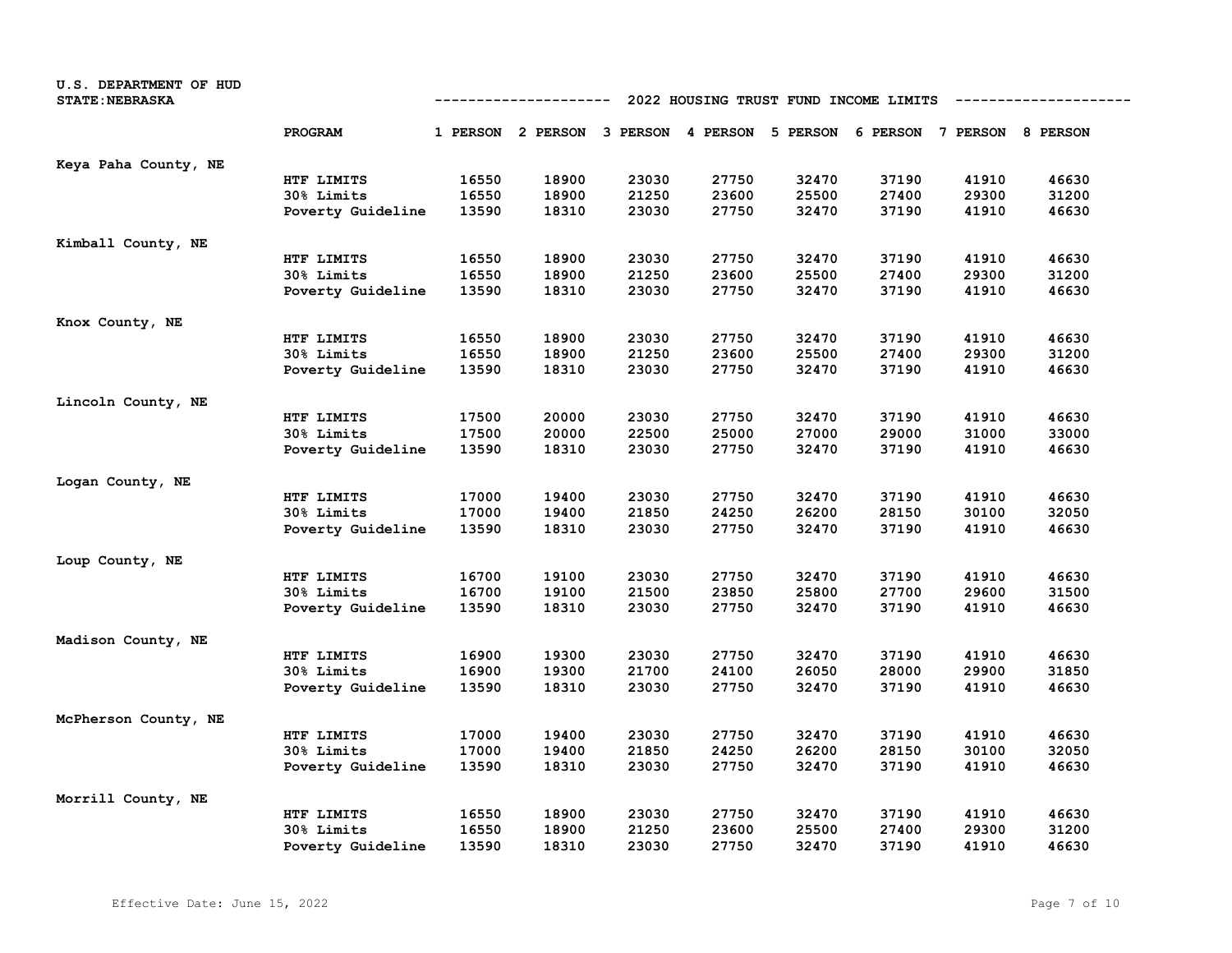| U.S. DEPARTMENT OF HUD<br><b>STATE: NEBRASKA</b> | 2022 HOUSING TRUST FUND INCOME LIMITS<br>------------ |       |                                                                         |       |       |       |       |       |       |
|--------------------------------------------------|-------------------------------------------------------|-------|-------------------------------------------------------------------------|-------|-------|-------|-------|-------|-------|
|                                                  | PROGRAM                                               |       | 1 PERSON 2 PERSON 3 PERSON 4 PERSON 5 PERSON 6 PERSON 7 PERSON 8 PERSON |       |       |       |       |       |       |
| Nance County, NE                                 |                                                       |       |                                                                         |       |       |       |       |       |       |
|                                                  | HTF LIMITS                                            | 16550 | 18900                                                                   | 23030 | 27750 | 32470 | 37190 | 41910 | 46630 |
|                                                  | 30% Limits                                            | 16550 | 18900                                                                   | 21250 | 23600 | 25500 | 27400 | 29300 | 31200 |
|                                                  | Poverty Guideline                                     | 13590 | 18310                                                                   | 23030 | 27750 | 32470 | 37190 | 41910 | 46630 |
| Nemaha County, NE                                |                                                       |       |                                                                         |       |       |       |       |       |       |
|                                                  | HTF LIMITS                                            | 16850 | 19250                                                                   | 23030 | 27750 | 32470 | 37190 | 41910 | 46630 |
|                                                  | 30% Limits                                            | 16850 | 19250                                                                   | 21650 | 24050 | 26000 | 27900 | 29850 | 31750 |
|                                                  | Poverty Guideline                                     | 13590 | 18310                                                                   | 23030 | 27750 | 32470 | 37190 | 41910 | 46630 |
| Nuckolls County, NE                              |                                                       |       |                                                                         |       |       |       |       |       |       |
|                                                  | HTF LIMITS                                            | 16550 | 18900                                                                   | 23030 | 27750 | 32470 | 37190 | 41910 | 46630 |
|                                                  | 30% Limits                                            | 16550 | 18900                                                                   | 21250 | 23600 | 25500 | 27400 | 29300 | 31200 |
|                                                  | Poverty Guideline                                     | 13590 | 18310                                                                   | 23030 | 27750 | 32470 | 37190 | 41910 | 46630 |
| Otoe County, NE                                  |                                                       |       |                                                                         |       |       |       |       |       |       |
|                                                  | HTF LIMITS                                            | 17700 | 20200                                                                   | 23030 | 27750 | 32470 | 37190 | 41910 | 46630 |
|                                                  | 30% Limits                                            | 17700 | 20200                                                                   | 22750 | 25250 | 27300 | 29300 | 31350 | 33350 |
|                                                  | Poverty Guideline                                     | 13590 | 18310                                                                   | 23030 | 27750 | 32470 | 37190 | 41910 | 46630 |
| Pawnee County, NE                                |                                                       |       |                                                                         |       |       |       |       |       |       |
|                                                  | HTF LIMITS                                            | 16550 | 18900                                                                   | 23030 | 27750 | 32470 | 37190 | 41910 | 46630 |
|                                                  | 30% Limits                                            | 16550 | 18900                                                                   | 21250 | 23600 | 25500 | 27400 | 29300 | 31200 |
|                                                  | Poverty Guideline                                     | 13590 | 18310                                                                   | 23030 | 27750 | 32470 | 37190 | 41910 | 46630 |
| Perkins County, NE                               |                                                       |       |                                                                         |       |       |       |       |       |       |
|                                                  | HTF LIMITS                                            | 18200 | 20800                                                                   | 23400 | 27750 | 32470 | 37190 | 41910 | 46630 |
|                                                  | 30% Limits                                            | 18200 | 20800                                                                   | 23400 | 26000 | 28100 | 30200 | 32250 | 34350 |
|                                                  | Poverty Guideline                                     | 13590 | 18310                                                                   | 23030 | 27750 | 32470 | 37190 | 41910 | 46630 |
| Phelps County, NE                                |                                                       |       |                                                                         |       |       |       |       |       |       |
|                                                  | HTF LIMITS                                            | 17950 | 20500                                                                   | 23050 | 27750 | 32470 | 37190 | 41910 | 46630 |
|                                                  | 30% Limits                                            | 17950 | 20500                                                                   | 23050 | 25600 | 27650 | 29700 | 31750 | 33800 |
|                                                  | Poverty Guideline                                     | 13590 | 18310                                                                   | 23030 | 27750 | 32470 | 37190 | 41910 | 46630 |
| Pierce County, NE                                |                                                       |       |                                                                         |       |       |       |       |       |       |
|                                                  | HTF LIMITS                                            | 17450 | 19950                                                                   | 23030 | 27750 | 32470 | 37190 | 41910 | 46630 |
|                                                  | 30% Limits                                            | 17450 | 19950                                                                   | 22450 | 24900 | 26900 | 28900 | 30900 | 32900 |
|                                                  | Poverty Guideline                                     | 13590 | 18310                                                                   | 23030 | 27750 | 32470 | 37190 | 41910 | 46630 |
| Platte County, NE                                |                                                       |       |                                                                         |       |       |       |       |       |       |
|                                                  | HTF LIMITS                                            | 18200 | 20800                                                                   | 23400 | 27750 | 32470 | 37190 | 41910 | 46630 |
|                                                  | 30% Limits                                            | 18200 | 20800                                                                   | 23400 | 26000 | 28100 | 30200 | 32250 | 34350 |
|                                                  | Poverty Guideline                                     | 13590 | 18310                                                                   | 23030 | 27750 | 32470 | 37190 | 41910 | 46630 |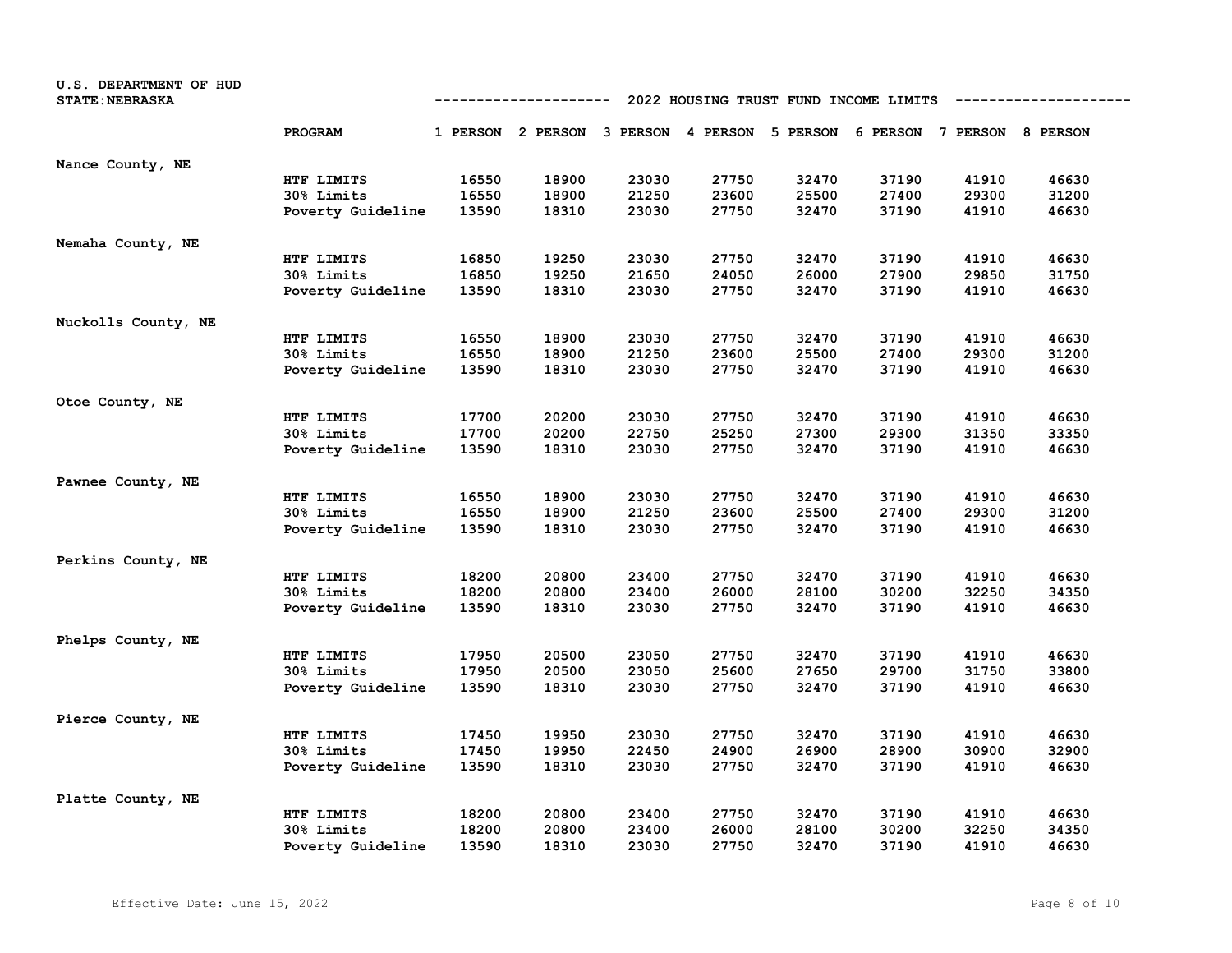| U.S. DEPARTMENT OF HUD<br><b>STATE: NEBRASKA</b> |                   | 2022 HOUSING TRUST FUND INCOME LIMITS<br>---------- |                                                                         |       |       |       |       |       |       |  |
|--------------------------------------------------|-------------------|-----------------------------------------------------|-------------------------------------------------------------------------|-------|-------|-------|-------|-------|-------|--|
|                                                  | <b>PROGRAM</b>    |                                                     | 1 PERSON 2 PERSON 3 PERSON 4 PERSON 5 PERSON 6 PERSON 7 PERSON 8 PERSON |       |       |       |       |       |       |  |
| Polk County, NE                                  |                   |                                                     |                                                                         |       |       |       |       |       |       |  |
|                                                  | HTF LIMITS        | 18100                                               | 20700                                                                   | 23300 | 27750 | 32470 | 37190 | 41910 | 46630 |  |
|                                                  | 30% Limits        | 18100                                               | 20700                                                                   | 23300 | 25850 | 27950 | 30000 | 32100 | 34150 |  |
|                                                  | Poverty Guideline | 13590                                               | 18310                                                                   | 23030 | 27750 | 32470 | 37190 | 41910 | 46630 |  |
| Red Willow County, NE                            |                   |                                                     |                                                                         |       |       |       |       |       |       |  |
|                                                  | HTF LIMITS        | 16550                                               | 18900                                                                   | 23030 | 27750 | 32470 | 37190 | 41910 | 46630 |  |
|                                                  | 30% Limits        | 16550                                               | 18900                                                                   | 21250 | 23600 | 25500 | 27400 | 29300 | 31200 |  |
|                                                  | Poverty Guideline | 13590                                               | 18310                                                                   | 23030 | 27750 | 32470 | 37190 | 41910 | 46630 |  |
| Richardson County, NE                            |                   |                                                     |                                                                         |       |       |       |       |       |       |  |
|                                                  | HTF LIMITS        | 16550                                               | 18900                                                                   | 23030 | 27750 | 32470 | 37190 | 41910 | 46630 |  |
|                                                  | 30% Limits        | 16550                                               | 18900                                                                   | 21250 | 23600 | 25500 | 27400 | 29300 | 31200 |  |
|                                                  | Poverty Guideline | 13590                                               | 18310                                                                   | 23030 | 27750 | 32470 | 37190 | 41910 | 46630 |  |
| Rock County, NE                                  |                   |                                                     |                                                                         |       |       |       |       |       |       |  |
|                                                  | HTF LIMITS        | 16550                                               | 18900                                                                   | 23030 | 27750 | 32470 | 37190 | 41910 | 46630 |  |
|                                                  | 30% Limits        | 16550                                               | 18900                                                                   | 21250 | 23600 | 25500 | 27400 | 29300 | 31200 |  |
|                                                  | Poverty Guideline | 13590                                               | 18310                                                                   | 23030 | 27750 | 32470 | 37190 | 41910 | 46630 |  |
| Saline County, NE                                |                   |                                                     |                                                                         |       |       |       |       |       |       |  |
|                                                  | HTF LIMITS        | 16550                                               | 18900                                                                   | 23030 | 27750 | 32470 | 37190 | 41910 | 46630 |  |
|                                                  | 30% Limits        | 16550                                               | 18900                                                                   | 21250 | 23600 | 25500 | 27400 | 29300 | 31200 |  |
|                                                  | Poverty Guideline | 13590                                               | 18310                                                                   | 23030 | 27750 | 32470 | 37190 | 41910 | 46630 |  |
| Scotts Bluff County, NE                          |                   |                                                     |                                                                         |       |       |       |       |       |       |  |
|                                                  | HTF LIMITS        | 16550                                               | 18900                                                                   | 23030 | 27750 | 32470 | 37190 | 41910 | 46630 |  |
|                                                  | 30% Limits        | 16550                                               | 18900                                                                   | 21250 | 23600 | 25500 | 27400 | 29300 | 31200 |  |
|                                                  | Poverty Guideline | 13590                                               | 18310                                                                   | 23030 | 27750 | 32470 | 37190 | 41910 | 46630 |  |
| Sheridan County, NE                              |                   |                                                     |                                                                         |       |       |       |       |       |       |  |
|                                                  | HTF LIMITS        | 16550                                               | 18900                                                                   | 23030 | 27750 | 32470 | 37190 | 41910 | 46630 |  |
|                                                  | 30% Limits        | 16550                                               | 18900                                                                   | 21250 | 23600 | 25500 | 27400 | 29300 | 31200 |  |
|                                                  | Poverty Guideline | 13590                                               | 18310                                                                   | 23030 | 27750 | 32470 | 37190 | 41910 | 46630 |  |
| Sherman County, NE                               |                   |                                                     |                                                                         |       |       |       |       |       |       |  |
|                                                  | HTF LIMITS        | 16850                                               | 19250                                                                   | 23030 | 27750 | 32470 | 37190 | 41910 | 46630 |  |
|                                                  | 30% Limits        | 16850                                               | 19250                                                                   | 21650 | 24050 | 26000 | 27900 | 29850 | 31750 |  |
|                                                  | Poverty Guideline | 13590                                               | 18310                                                                   | 23030 | 27750 | 32470 | 37190 | 41910 | 46630 |  |
| Sioux County, NE                                 |                   |                                                     |                                                                         |       |       |       |       |       |       |  |
|                                                  | HTF LIMITS        | 16550                                               | 18900                                                                   | 23030 | 27750 | 32470 | 37190 | 41910 | 46630 |  |
|                                                  | 30% Limits        | 16550                                               | 18900                                                                   | 21250 | 23600 | 25500 | 27400 | 29300 | 31200 |  |
|                                                  | Poverty Guideline | 13590                                               | 18310                                                                   | 23030 | 27750 | 32470 | 37190 | 41910 | 46630 |  |